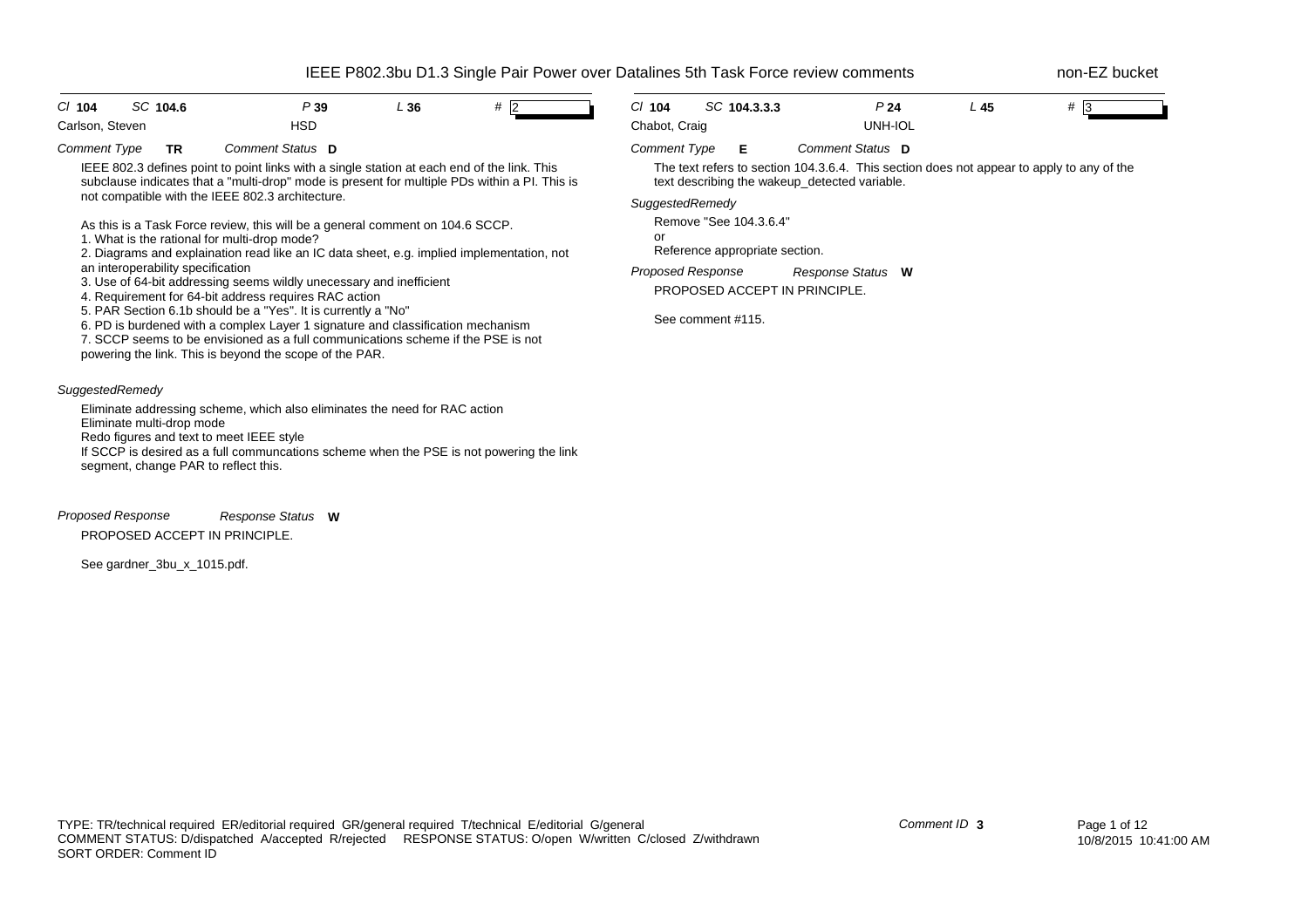| C/ 104                                                                                                       |  | SC 104.3.3.3  |                                                                                                                                                                                                        | P <sub>24</sub> | $L$ 43 | #4                                                                                                                                                                                                                                                                             | $Cl$ 104                                                                       |    | SC 104.3.3.3                           |  | P23                                                                                                                                             | L <sub>1</sub>  | # 5                                                                                   |
|--------------------------------------------------------------------------------------------------------------|--|---------------|--------------------------------------------------------------------------------------------------------------------------------------------------------------------------------------------------------|-----------------|--------|--------------------------------------------------------------------------------------------------------------------------------------------------------------------------------------------------------------------------------------------------------------------------------|--------------------------------------------------------------------------------|----|----------------------------------------|--|-------------------------------------------------------------------------------------------------------------------------------------------------|-----------------|---------------------------------------------------------------------------------------|
| Chabot, Craig                                                                                                |  |               |                                                                                                                                                                                                        | UNH-IOL         |        |                                                                                                                                                                                                                                                                                | Chabot, Craig                                                                  |    |                                        |  | <b>UNH-IOL</b>                                                                                                                                  |                 |                                                                                       |
| <b>Comment Type</b>                                                                                          |  | Е             | Comment Status D                                                                                                                                                                                       |                 |        |                                                                                                                                                                                                                                                                                | <b>Comment Type</b>                                                            |    | Е                                      |  | Comment Status D                                                                                                                                |                 |                                                                                       |
| to the PD."                                                                                                  |  |               | sentence makes it difficult to write the PICS item.                                                                                                                                                    |                 |        | "A Boolean variable indicating that the PD is requesting full power at the PI or an external<br>wakeup request has been received by the PSE and that the PSE shall forward the request<br>is confusing. The Shall only seems to apply to the external wakeup request, and this | For example:<br>"option detect ted<br>interval.                                |    |                                        |  | All variables should explicitly state the meaning of their possible values.<br>Values:FALSE:Do not perform detection during ted_timer interval. |                 | This variable indicates if detection can be performed by the PSE during the ted timer |
| SuggestedRemedy                                                                                              |  |               |                                                                                                                                                                                                        |                 |        |                                                                                                                                                                                                                                                                                |                                                                                |    |                                        |  | TRUE: Perform detection during ted_timer interval."                                                                                             |                 |                                                                                       |
| Change:                                                                                                      |  |               |                                                                                                                                                                                                        |                 |        |                                                                                                                                                                                                                                                                                |                                                                                |    | -from page 631 of 802.3-2012 standard  |  |                                                                                                                                                 |                 |                                                                                       |
| to the PD."                                                                                                  |  |               |                                                                                                                                                                                                        |                 |        | "A Boolean variable indicating that the PD is requesting full power at the PI or an external<br>wakeup request has been received by the PSE and that the PSE shall forward the request                                                                                         | SuggestedRemedy                                                                |    |                                        |  |                                                                                                                                                 |                 | Populate the meaning of values for variables in subclauses 104.3.3.3 and 104.4.3.3.   |
| To:                                                                                                          |  |               |                                                                                                                                                                                                        |                 |        |                                                                                                                                                                                                                                                                                | <b>Proposed Response</b>                                                       |    |                                        |  | Response Status W                                                                                                                               |                 |                                                                                       |
|                                                                                                              |  |               | received by the PSE, it shall forward the request to the PD."                                                                                                                                          |                 |        | "A Boolean variable indicating that the PD is requesting full power at the PI or an external<br>wakeup request has been received by the PSE. If an external wakeup request has been                                                                                            |                                                                                |    | PROPOSED ACCEPT IN PRINCIPLE.          |  |                                                                                                                                                 |                 |                                                                                       |
|                                                                                                              |  |               |                                                                                                                                                                                                        |                 |        |                                                                                                                                                                                                                                                                                |                                                                                |    | Need a complete remedy.                |  |                                                                                                                                                 |                 |                                                                                       |
| <b>OR</b>                                                                                                    |  |               |                                                                                                                                                                                                        |                 |        |                                                                                                                                                                                                                                                                                | C/ 104                                                                         |    | SC 104.7.4                             |  | P <sub>51</sub>                                                                                                                                 | L <sub>12</sub> |                                                                                       |
| Change:<br>"A Boolean variable indicating that the PD is requesting full power at the PI or an external      |  | Chabot, Craig |                                                                                                                                                                                                        |                 |        | UNH-IOL                                                                                                                                                                                                                                                                        |                                                                                | #8 |                                        |  |                                                                                                                                                 |                 |                                                                                       |
| wakeup request has been received by the PSE and that the PSE shall forward the request<br>to the PD."<br>To: |  |               | Comment Status D<br><b>Comment Type</b><br>ER<br>The many changes from D1.2 to D1.3 have consequently necessitated changes to the<br>PICS. I have drafted a new, corrected version of the PICS tables. |                 |        |                                                                                                                                                                                                                                                                                |                                                                                |    |                                        |  |                                                                                                                                                 |                 |                                                                                       |
| and move                                                                                                     |  |               | wakeup request has been received by the PSE."                                                                                                                                                          |                 |        | ""A Boolean variable indicating that the PD is requesting full power at the PI or an external                                                                                                                                                                                  | SuggestedRemedy                                                                |    | See chabot 3bu 1 1015                  |  |                                                                                                                                                 |                 |                                                                                       |
|                                                                                                              |  |               |                                                                                                                                                                                                        |                 |        | "If an external wakeup request has been received by the PSE, it shall forward the request                                                                                                                                                                                      |                                                                                |    |                                        |  |                                                                                                                                                 |                 |                                                                                       |
| to the PD.'                                                                                                  |  |               | to the text for the external_wakeup variable.                                                                                                                                                          |                 |        |                                                                                                                                                                                                                                                                                | <b>Proposed Response</b><br>Response Status W<br>PROPOSED ACCEPT IN PRINCIPLE. |    |                                        |  |                                                                                                                                                 |                 |                                                                                       |
| Proposed Response                                                                                            |  |               | Response Status W<br>PROPOSED ACCEPT IN PRINCIPLE.                                                                                                                                                     |                 |        |                                                                                                                                                                                                                                                                                |                                                                                |    | Who will present for Craig in Catania? |  |                                                                                                                                                 |                 |                                                                                       |
| See comment #115.                                                                                            |  |               |                                                                                                                                                                                                        |                 |        |                                                                                                                                                                                                                                                                                |                                                                                |    |                                        |  |                                                                                                                                                 |                 |                                                                                       |
|                                                                                                              |  |               |                                                                                                                                                                                                        |                 |        |                                                                                                                                                                                                                                                                                |                                                                                |    |                                        |  |                                                                                                                                                 |                 |                                                                                       |
|                                                                                                              |  |               |                                                                                                                                                                                                        |                 |        |                                                                                                                                                                                                                                                                                |                                                                                |    |                                        |  |                                                                                                                                                 |                 |                                                                                       |
|                                                                                                              |  |               |                                                                                                                                                                                                        |                 |        |                                                                                                                                                                                                                                                                                |                                                                                |    |                                        |  |                                                                                                                                                 |                 |                                                                                       |
|                                                                                                              |  |               |                                                                                                                                                                                                        |                 |        |                                                                                                                                                                                                                                                                                |                                                                                |    |                                        |  |                                                                                                                                                 |                 |                                                                                       |
|                                                                                                              |  |               |                                                                                                                                                                                                        |                 |        |                                                                                                                                                                                                                                                                                |                                                                                |    |                                        |  |                                                                                                                                                 |                 |                                                                                       |
|                                                                                                              |  |               |                                                                                                                                                                                                        |                 |        |                                                                                                                                                                                                                                                                                |                                                                                |    |                                        |  |                                                                                                                                                 |                 |                                                                                       |
|                                                                                                              |  |               |                                                                                                                                                                                                        |                 |        |                                                                                                                                                                                                                                                                                |                                                                                |    |                                        |  |                                                                                                                                                 |                 |                                                                                       |
|                                                                                                              |  |               |                                                                                                                                                                                                        |                 |        |                                                                                                                                                                                                                                                                                |                                                                                |    |                                        |  |                                                                                                                                                 |                 |                                                                                       |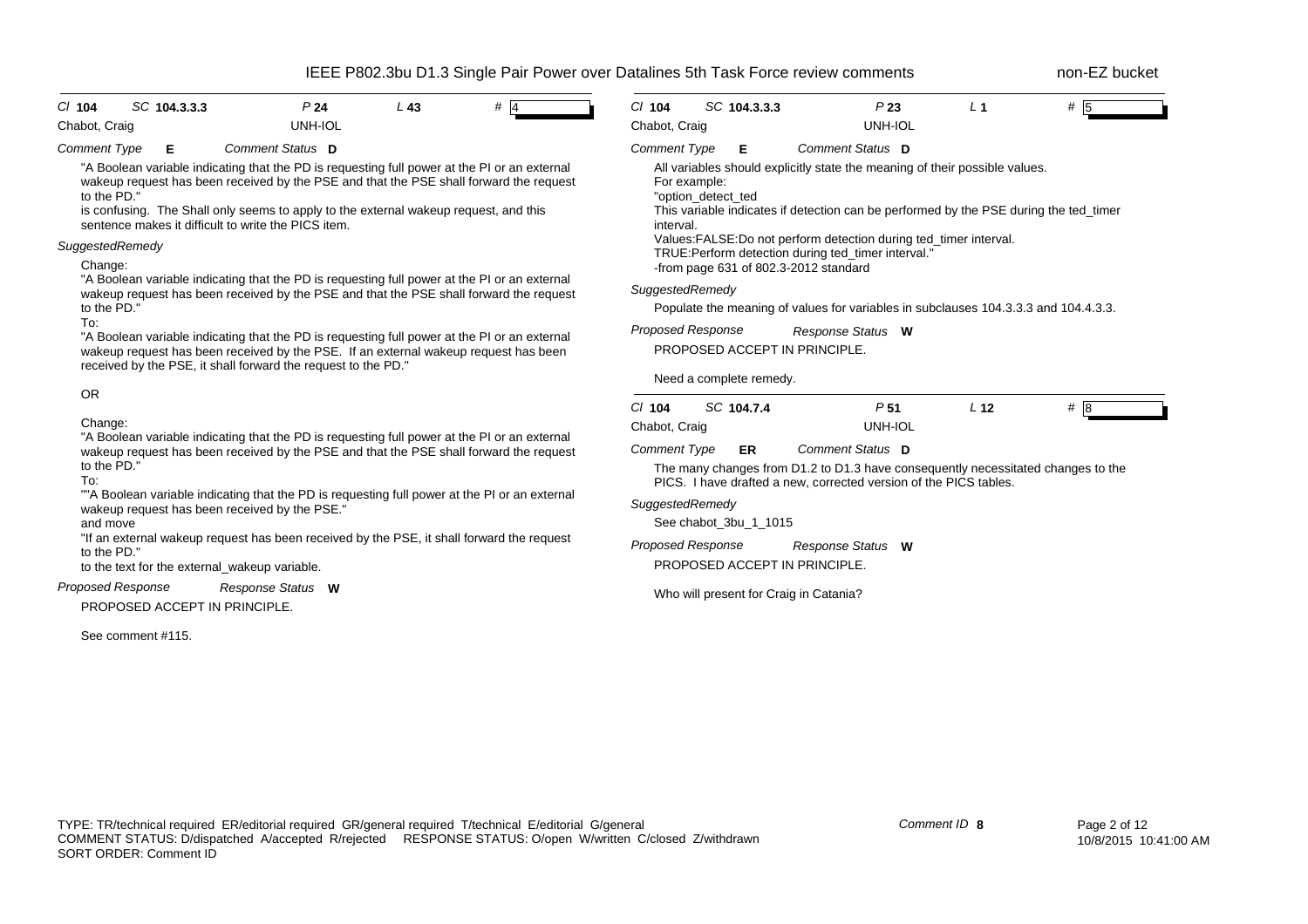| $CI$ 104   | SC 104.6 | P 39   | L 33 | # 10 |
|------------|----------|--------|------|------|
| Law, David |          | HP Ltd |      |      |

*Comment Type* **T** *Comment Status* **D**

The text seems to currently use PSE and master, and PD and slave, interchangeably. Suggest that the text be written in the terms of a PSE and a PD, and what their requirements are during the SCCP exchange.

See also comment that SCCP is being used of a point to point link.

### *SuggestedRemedy*

[1] Suggest the first paragraph of subclause 104.6 be changed to read 'The PSE acts as a master during the SCCP exchange, controlling the PD that acts as the slave device.'.

[2] Suggest that the third sentence of the second paragraph of subclause 104.6 be changed to read 'The PD can derive power from the PSE's pull-up current during the SCCP exchange.'.

[3] Suggest that the title of subclause 104.6.1 'SCCP master' be changed to read 'PSE SCCP requirements'.

[4] Suggest that the text 'The master device shall source a pull-up current in ...' in subclause 104.6.1 be changed to read 'During the SCCP exchange the PSE shall source a pull-up current in ...'.

[5] Suggest that the sentence '104-7 illustrates the master device block diagram.' in subclause 104.6.1 be changed to read '104-7 illustrates the PSE SCCP block diagram.'.

[6] Suggest the title of Figure 104-7 'SCCP master block diagram' be changed to read 'PSE SCCP block diagram'.

[7] Suggest that the title of subclause 104.6.2 'SCCP slave' be changed to read 'PD SCCP requirements'.

[8] Suggest the text ' Slave devices that derive their power from the master's pull-up current should utilize a charge reservoir ...' in the first sentence of subclause 104.6.2 be changed to read 'PDs that derive their power from the PSE's pull-up current during the SCCP exchange should utilize a charge reservoir ...'.

[9] Suggest the title of Figure 104-8 'SCCP slave block diagram' be changed to read 'PD SCCP block diagram'.

[10] In subclause 104.6.3 'SCCP signaling' and 104.6.4 'Serial communication classification protocols' replace all instances of 'master' with 'PSE' and 'slave' with 'PD'.

#### *Proposed Response Response Status* **W**

PROPOSED ACCEPT.

Some of this may be OBE'd by gardner\_3bu\_x\_1015.pdf.

TYPE: TR/technical required ER/editorial required GR/general required T/technical E/editorial G/general COMMENT STATUS: D/dispatched A/accepted R/rejected RESPONSE STATUS: O/open W/written C/closed Z/withdrawn SORT ORDER: Comment ID

| CI 104     | SC 104.5 | P 38   | L 35 | #<br>l11 |  |
|------------|----------|--------|------|----------|--|
| Law, David |          | HP Ltd |      |          |  |

#### *Comment Type* **T** *Comment Status* **D**

Subclause 10.2.2 'Shall, should, may, and can' of the '2014 IEEE-SA Standards Style Manual' reads 'Note that the use of the word must is deprecated and shall not be used when stating mandatory requirements; must is used only to describe unavoidable situations.'. As the text is currently written it doesn't seem to describe an unavoidable situation, therefore suggest it be re-written to do so.

### *SuggestedRemedy*

Suggest the text '... the MDI leads must provide isolation between all accessible external conductors, including frame ground (if any), and the non-MDI connector.' be changed to read '... the MDI leads must provide isolation between all accessible external conductors, including frame ground (if any), and the non-MDI connector, so as not to negate the DC isolation provided by the PD.

#### *Proposed Response* PROPOSED ACCEPT IN PRINCIPLE. *Response Status* **W**

Is there a better word than 'negate'?

| CI 104     | SC 104.5 | P 38   | L 35 | π | $\sim$ |
|------------|----------|--------|------|---|--------|
| Law, David |          | HP Ltd |      |   |        |

*Comment Type* **TR** *Comment Status* **D**

To ensure application of PoDL power is a broad set of applications suggest that isolation requirements be placed on both PSEs as well as PDs.

### *SuggestedRemedy*

Change the text 'A PD shall ...' to read 'PDs and PSEs shall ...' and the text '... to a PD through ...' to read '... to a PD or PSE through ...'.

*Proposed Response Response Status* **W**

PROPOSED REJECT.

See http://www.ieee802.org/3/bu/public/jan15/gardner\_3bu\_3\_0115.pdf for discussion.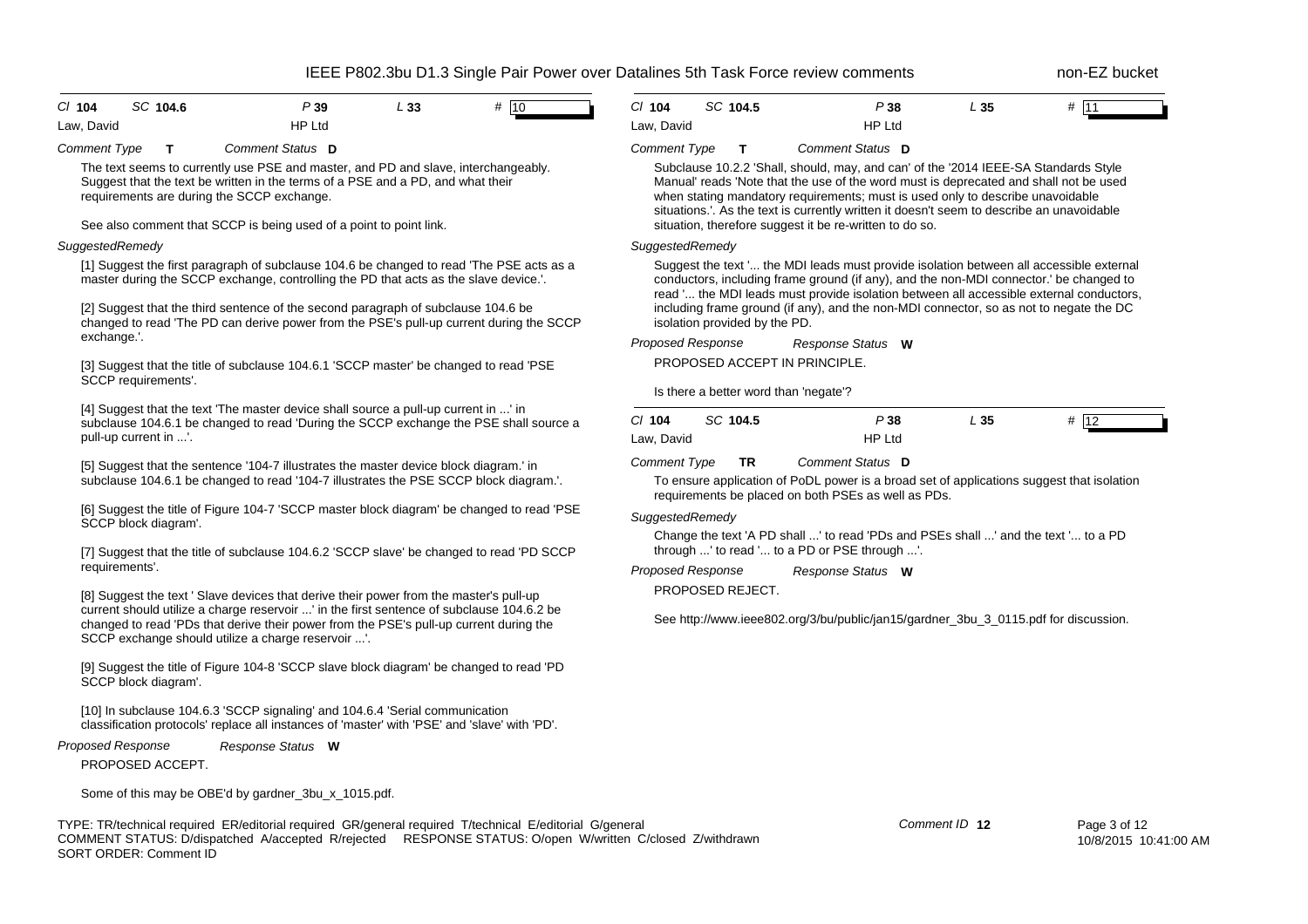| $CI$ 104   | SC 104.6 | P39           | L 33 | # 13 |  |
|------------|----------|---------------|------|------|--|
| Law, David |          | <b>HP Ltd</b> |      |      |  |

*Comment Type* **T** *Comment Status* **D**

Since the SCCP is used on a point to point link, I don't see the need to support multiple salve devices and, as far as I can see, the PSE can only accept a single information byte with a PD class since it isn't capable of process multiple PD class responses from a PD.

Further, the inclusion an address in the SCCP message seems unnecessary on a point to point link, and would require a registration process to be defined to allocate these 48 bit addresses, assuming that each address is to be unique. I would note that at the moment the response to item 6.1.b. on the approved IEEE P802.3bu PAR, 'Is the Sponsor aware of possible registration activity related to this project?', is 'No'.

Finally, the exchange of this data to communicate a 8-bit information byte from the PD seems to take in the region of 7.5ms of the 25ms I understand that PoDL has been allocated from the overall maximum 100ms start up time.

#### *SuggestedRemedy*

Suggest that SCCP be changed to be based on a master (PSE) communicating with a single slave device (PD) which will remove the need for an address in the exchange and speed up the start up process.

| Proposed Response             | <b>Response Status</b> | w |
|-------------------------------|------------------------|---|
| PROPOSED ACCEPT IN PRINCIPLE. |                        |   |

See comment #2.

| C/104      | SC 104.3.3.3 | P 23          | L 12 | #<br><sup>15</sup> |
|------------|--------------|---------------|------|--------------------|
| Law, David |              | <b>HP Ltd</b> |      |                    |

*Comment Type* **T** *Comment Status* **D**

The only fault defined for the variable 'fault detected' is overload, and therefor the only condition that can result in the entry to the 'ERROR' state in the state diagram is an overload.

### *SuggestedRemedy*

Suggest that either the variable 'fault\_detected' be renamed 'overload' and the state 'ERROR' be renamed 'OVERLOAD' or addition conditions be added that result in 'fault detected' being set 'true' such as a short circuit condition.

*Proposed Response Response Status* **W**

PROPOSED ACCEPT IN PRINCIPLE.

See comment #91.

| $Cl$ 104   | SC 104.1 | P 19          | L 6 | #23 |
|------------|----------|---------------|-----|-----|
| Law, David |          | <b>HP Ltd</b> |     |     |

#### *Comment Type* **T** *Comment Status* **D**

It doesn't seem correct that a 'Power Interface (PI)' is an 'optional entity' since it is an interface, not an entity, and it isn't an option on its own since a PSE or PI always has a PI, although in soem cases the PI may be not be physically instantiated.

### *SuggestedRemedy*

Suggest that the first sentence of the first paragraph of subclause 104.1 Overview be changed to read 'This clause defines the functional and electrical characteristics of two optional power entities, a Powered Device (PD) and Power Sourcing Equipment (PSE), for use with supported Ethernet physical layers.'.

| Proposed Response | Response Status W |  |
|-------------------|-------------------|--|
|                   |                   |  |

PROPOSED ACCEPT.

| C/104      | SC 104.3.1 | P 22          | L 18 | # 39 |
|------------|------------|---------------|------|------|
| Law, David |            | <b>HP Ltd</b> |      |      |

*Comment Type* **E** *Comment Status* **D**

Subclause 104.3.1 ' types' states that '... there are two types of PSEs: a type A PSE ... a type B PSE ... A type A+B ...'. Similarly subclause 104.4.1 'PD types' states that 'There are two types of PDs: a type A ... a type B PD ... A type A+B ...'. in both cases there seem to be three, A, B and A+B.

#### *SuggestedRemedy*

Reword as three types, or clarify that a PD or PSE can be both a Type A and a Type B.

| Proposed Response             | Response Status | <b>W</b> |
|-------------------------------|-----------------|----------|
| PROPOSED ACCEPT IN PRINCIPLE. |                 |          |

See comment #84.

| $Cl$ 104   | SC 104.3.3.5 | P 25   | L 28 | #<br>40 |
|------------|--------------|--------|------|---------|
| Law, David |              | HP Ltd |      |         |

#### *Comment Type* **E** *Comment Status* **D**

The 'PD information byte' function points states it is a variable that contains the '... type and class of the PD.' And provides a pointer to Table 104-8 '... for a description of the content' however Table 104-8 then states for the 'Power class' see Table 104-1.

### *SuggestedRemedy*

Suggest a direct pointer to Table 104-1 for 'Power class'.

*Proposed Response* PROPOSED ACCEPT IN PRINCIPLE. *Response Status* **W**

See gardner\_3bu\_x\_1015.pdf

*Comment ID* **40**

Page 4 of 12 10/8/2015 10:41:00 AM

TYPE: TR/technical required ER/editorial required GR/general required T/technical E/editorial G/general COMMENT STATUS: D/dispatched A/accepted R/rejected RESPONSE STATUS: O/open W/written C/closed Z/withdrawn SORT ORDER: Comment ID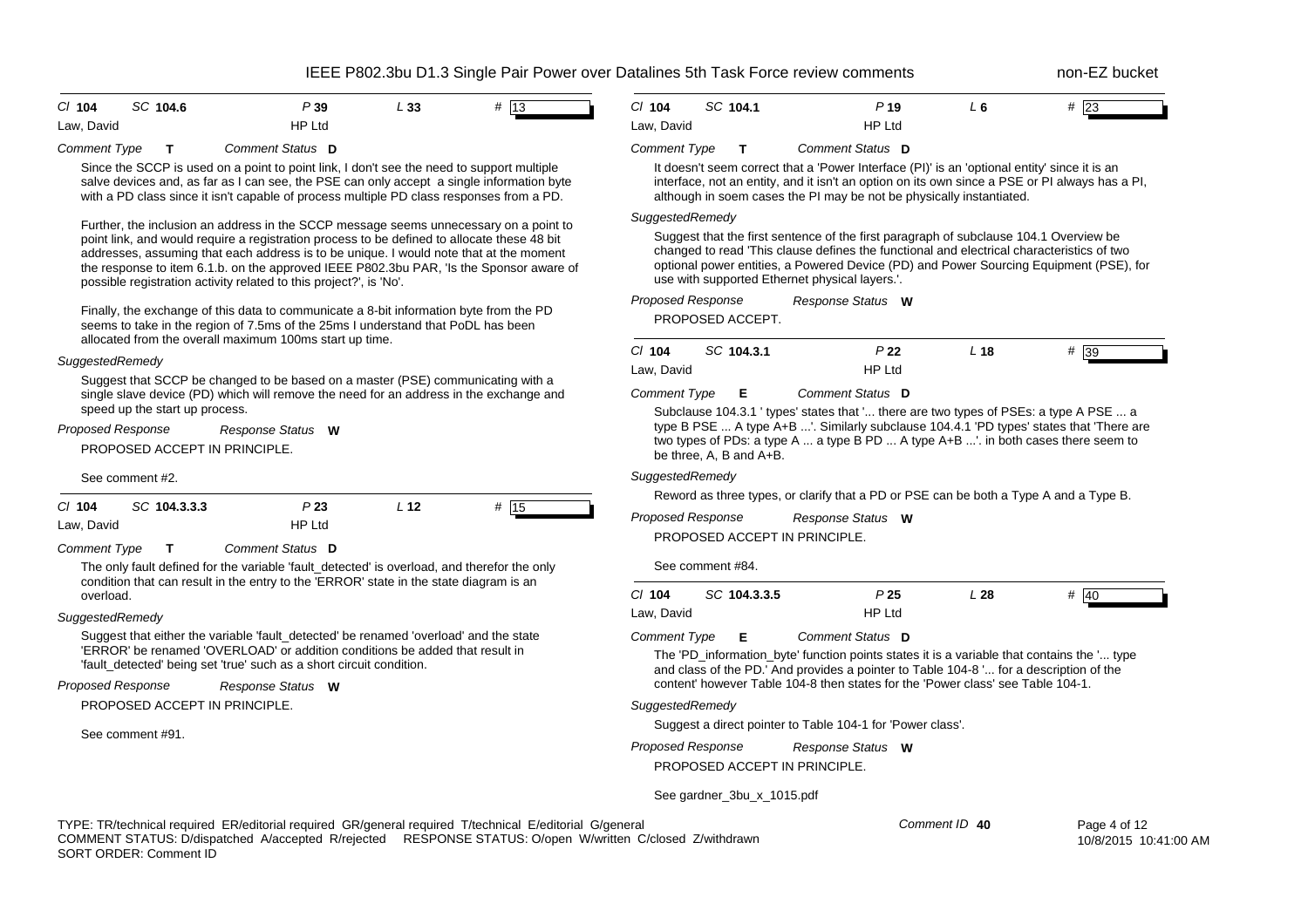| SC 104.3.1<br>$Cl$ 104<br>Law, David                                                          | P <sub>27</sub><br><b>HP Ltd</b>                                                                                                                                                                | L <sub>18</sub> | $#$ 42 | SC 104.1.1<br>$Cl$ 104<br>Dove, Daniel                                                  | $P$ 19<br>Dove Networking Solut                                                                                                        | L38   | # $\overline{46}$ |
|-----------------------------------------------------------------------------------------------|-------------------------------------------------------------------------------------------------------------------------------------------------------------------------------------------------|-----------------|--------|-----------------------------------------------------------------------------------------|----------------------------------------------------------------------------------------------------------------------------------------|-------|-------------------|
| <b>Comment Type</b><br>T.<br>T1 PHY <sub>s</sub> ?                                            | Comment Status D<br>Wouldn't a type A PSE that is compatible with a 100BASE-T1 PHY not also be compatible<br>with a 1000BASE-T1 PHY, while a type B PSE would only be compatible with 1000BASE- |                 |        | <b>Comment Type</b><br><b>TR</b><br>SuggestedRemedy                                     | Comment Status D<br>The term "largely unaffected" may draw concerns in WG ballot.                                                      |       |                   |
| SuggestedRemedy<br>See comment.<br><b>Proposed Response</b><br>PROPOSED REJECT. No it is not. | Response Status W                                                                                                                                                                               |                 |        | <b>Proposed Response</b><br>PROPOSED ACCEPT IN PRINCIPLE.<br>Need more explicit remedy. | Can we state "will continue to meet BER and other performance requirements"?<br>Response Status W                                      |       |                   |
| SC 104.2<br>$Cl$ 104<br>Law, David                                                            | P <sub>21</sub><br><b>HP Ltd</b>                                                                                                                                                                | L29             | $#$ 43 | $Cl$ 104<br>SC 104.1.4<br>Dove, Daniel                                                  | P <sub>21</sub><br>Dove Networking Solut                                                                                               | $L_4$ | # 48              |
| <b>Comment Type</b><br>$\mathbf{T}$<br>SuggestedRemedy<br>Please clarify.                     | Comment Status D<br>It is not clear to me what the '(a)' and '(b)' in the third row of Table 104-1 is in reference to.                                                                          |                 |        | Comment Type<br><b>TR</b><br>Inconsistent capitalization;<br>SuggestedRemedy            | <b>Comment Status D</b><br>Search and Replace "single-pair" with "Single-Pair", also S&R "Single-pair"                                 |       |                   |
| <b>Proposed Response</b><br>PROPOSED ACCEPT IN PRINCIPLE.<br>See comment #112.                | Response Status W                                                                                                                                                                               |                 |        | <b>Proposed Response</b><br>PROPOSED ACCEPT IN PRINCIPLE.<br>Repeat of comment 47.      | Response Status W                                                                                                                      |       |                   |
| SC 104.1.1<br>$Cl$ 104<br>Dove, Daniel                                                        | P <sub>19</sub><br>Dove Networking Solut                                                                                                                                                        | L32             | $#$ 45 | C/104<br>SC 104.4.4<br>Gardner, Andrew                                                  | P <sub>35</sub><br>Linear Technology Cor                                                                                               | L20   | # 64              |
| <b>Comment Type</b><br>TR.                                                                    | Comment Status X<br>Should there be a reference/citation to SELV?                                                                                                                               |                 |        | <b>Comment Type</b><br><b>TR</b>                                                        | Comment Status D<br>Table 104-4 Isignature limit, should be 'Vconnector <vsig_disable max'<="" td=""><td></td><td></td></vsig_disable> |       |                   |
| SuggestedRemedy                                                                               | Reference IEC 62282-5-1, ed. 2.0 (2012-09)?                                                                                                                                                     |                 |        | SuggestedRemedy<br>See comment.                                                         |                                                                                                                                        |       |                   |
| Proposed Response<br>Need better remedy.                                                      | Response Status W                                                                                                                                                                               |                 |        | Proposed Response<br>PROPOSED ACCEPT IN PRINCIPLE.                                      | Response Status W                                                                                                                      |       |                   |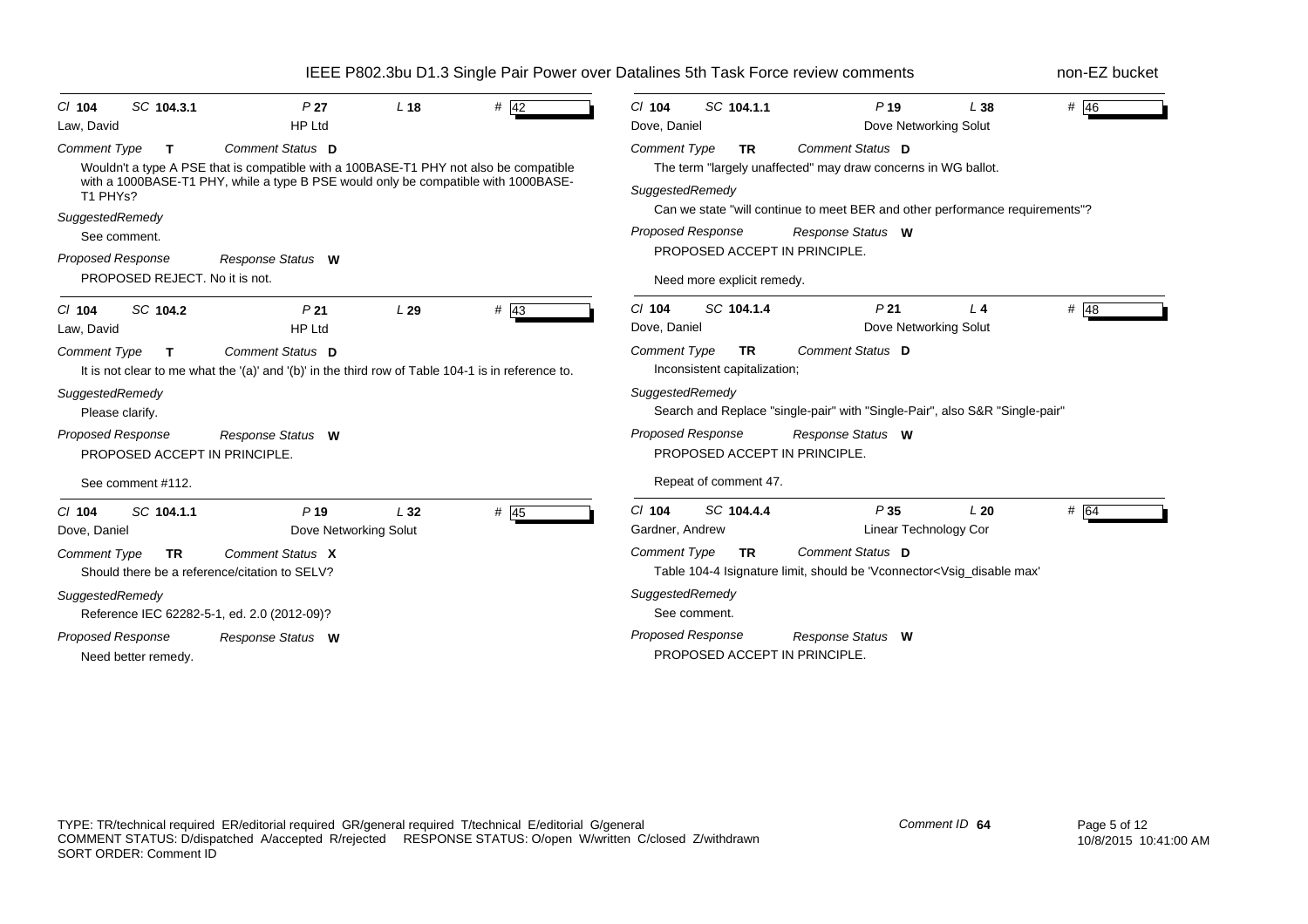| P37                                                                                                                                                | $Cl$ 104                                                                                                                                                           |
|----------------------------------------------------------------------------------------------------------------------------------------------------|--------------------------------------------------------------------------------------------------------------------------------------------------------------------|
| # 65                                                                                                                                               | SC 104.3.1                                                                                                                                                         |
| SC 104.4.6.2                                                                                                                                       | P <sub>22</sub>                                                                                                                                                    |
| L31                                                                                                                                                | # $\overline{70}$                                                                                                                                                  |
| C/ 104                                                                                                                                             | L <sub>16</sub>                                                                                                                                                    |
| Linear Technology Cor                                                                                                                              | Linear Technology Cor                                                                                                                                              |
| Gardner, Andrew                                                                                                                                    | Gardner, Andrew                                                                                                                                                    |
| Comment Status D                                                                                                                                   | <b>Comment Type</b>                                                                                                                                                |
| Comment Type                                                                                                                                       | Comment Status D                                                                                                                                                   |
| <b>TR</b>                                                                                                                                          | $\mathsf{T}$                                                                                                                                                       |
| 3.1V <vpi(pd)<3.5 104-6<="" be="" in="" should="" table="" td=""><td>This subclause is redundant with 104.1.4</td></vpi(pd)<3.5>                   | This subclause is redundant with 104.1.4                                                                                                                           |
| SuggestedRemedy                                                                                                                                    | SuggestedRemedy                                                                                                                                                    |
| See comment.                                                                                                                                       | Delete 104.3.1                                                                                                                                                     |
| Proposed Response                                                                                                                                  | <b>Proposed Response</b>                                                                                                                                           |
| Response Status W                                                                                                                                  | Response Status W                                                                                                                                                  |
| PROPOSED ACCEPT IN PRINCIPLE.                                                                                                                      | PROPOSED ACCEPT IN PRINCIPLE.                                                                                                                                      |
| # 66                                                                                                                                               | # $75$                                                                                                                                                             |
| SC 104.4.6.2                                                                                                                                       | SC 104.3.6.8                                                                                                                                                       |
| P37                                                                                                                                                | L <sub>47</sub>                                                                                                                                                    |
| L <sub>25</sub>                                                                                                                                    | $CI$ 104                                                                                                                                                           |
| $CI$ 104                                                                                                                                           | P31                                                                                                                                                                |
| Linear Technology Cor                                                                                                                              | Gardner, Andrew                                                                                                                                                    |
| Gardner, Andrew                                                                                                                                    | Linear Technology Cor                                                                                                                                              |
| Comment Status X                                                                                                                                   | Comment Status X                                                                                                                                                   |
| <b>Comment Type</b>                                                                                                                                | <b>Comment Type</b>                                                                                                                                                |
| TR                                                                                                                                                 | ER.                                                                                                                                                                |
| Max PD input current during inrush should be specified here.                                                                                       | See comment regarding relevence of 104A.1                                                                                                                          |
| SuggestedRemedy                                                                                                                                    | SuggestedRemedy                                                                                                                                                    |
| See gardner_3bu_x_1015 presentation.                                                                                                               | If 104A.1 is removed, delete this subclause.                                                                                                                       |
| Proposed Response                                                                                                                                  | Proposed Response                                                                                                                                                  |
| Response Status W                                                                                                                                  | Response Status W                                                                                                                                                  |
| See presentation.                                                                                                                                  | See comment #67.                                                                                                                                                   |
| SC 104A.1                                                                                                                                          | $Cl$ 104                                                                                                                                                           |
| P <sub>57</sub>                                                                                                                                    | SC 104.3.6.4                                                                                                                                                       |
| L <sub>9</sub>                                                                                                                                     | P29                                                                                                                                                                |
| # 67                                                                                                                                               | L <sub>52</sub>                                                                                                                                                    |
| C/ 104A                                                                                                                                            | # $\overline{77}$                                                                                                                                                  |
| Linear Technology Cor                                                                                                                              | Linear Technology Cor                                                                                                                                              |
| Gardner, Andrew                                                                                                                                    | Gardner, Andrew                                                                                                                                                    |
| Comment Status X<br><b>Comment Type</b><br><b>TR</b><br>The informative annex as written is not applicable to the PoDL phantom power architecture. | Comment Status X<br><b>Comment Type</b><br><b>TR</b><br>Subclause 104.3.6.4 is referenced by Ilim in Table 104-3 but there is not baseline text<br>regarding Ilim. |
| SuggestedRemedy<br>Either re-write or delete this annex.                                                                                           | SuggestedRemedy                                                                                                                                                    |
| <b>Proposed Response</b><br>Response Status W<br>Discuss in room.                                                                                  | See gardner_3bu_x_1015 presentation.<br><b>Proposed Response</b><br>Response Status W<br>See presentation.                                                         |
| P38<br>L <sub>14</sub><br># 69<br>$Cl$ 104<br>SC 104.4.6.5<br>Linear Technology Cor<br>Gardner, Andrew                                             | # 83<br>$Cl$ 104<br>SC 104.4.1<br>P32<br>L23                                                                                                                       |
| Comment Status X<br><b>Comment Type</b><br>ER<br>See comment regarding relevence of 104A.1                                                         | Linear Technology Cor<br>Gardner, Andrew<br><b>Comment Type</b><br>Comment Status D<br>Е<br>This subclause is redundant with 104.1.4                               |
| SuggestedRemedy                                                                                                                                    | SuggestedRemedy                                                                                                                                                    |
| See comment.                                                                                                                                       | Delete 104.4.1                                                                                                                                                     |
| <b>Proposed Response</b>                                                                                                                           | Proposed Response                                                                                                                                                  |
| Response Status W                                                                                                                                  | Response Status W                                                                                                                                                  |
| See comment #67.                                                                                                                                   | PROPOSED ACCEPT IN PRINCIPLE, See comment #67.                                                                                                                     |

TYPE: TR/technical required ER/editorial required GR/general required T/technical E/editorial G/general COMMENT STATUS: D/dispatched A/accepted R/rejected RESPONSE STATUS: O/open W/written C/closed Z/withdrawn SORT ORDER: Comment ID  Page 6 of 12 10/8/2015 10:41:00 AM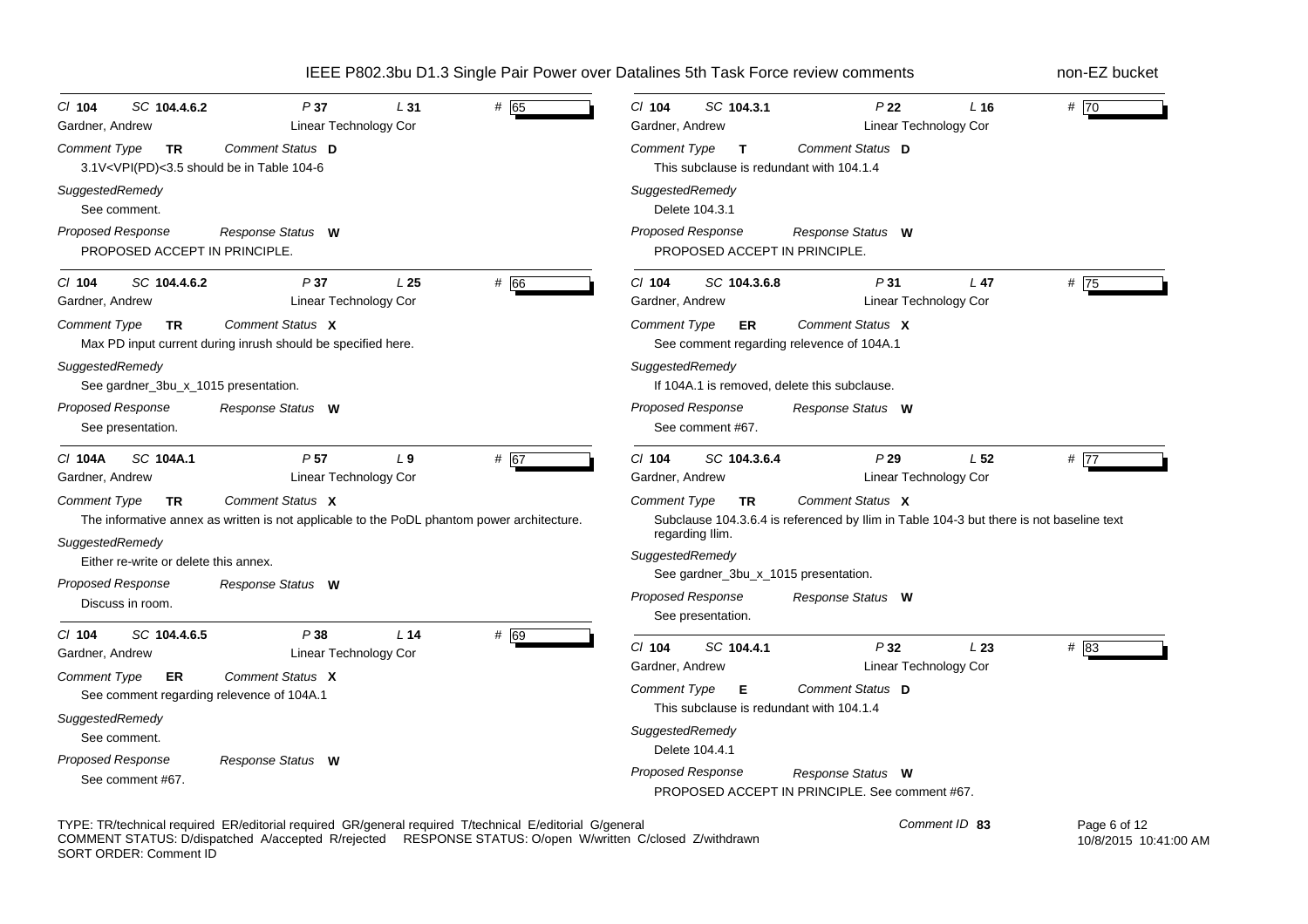| $Cl$ 104<br>Gardner, Andrew | SC 104.4.3.3                                                | P33<br><b>Linear Technology Cor</b>                                                                             | L <sub>6</sub> | # 85   | $Cl$ 104<br>Gardner, Andrew                 | SC 104.3.4.3                                | P28<br><b>Linear Technology Cor</b>                                                                             | L31             | # 89   |
|-----------------------------|-------------------------------------------------------------|-----------------------------------------------------------------------------------------------------------------|----------------|--------|---------------------------------------------|---------------------------------------------|-----------------------------------------------------------------------------------------------------------------|-----------------|--------|
| <b>Comment Type</b>         | $\mathbf{T}$                                                | Comment Status D<br>The variable 'disconnect' could be confused with the 'DISCONNECT' state                     |                |        | <b>Comment Type</b>                         | $\mathbf{T}$<br>Cbad in Table 104-5 is TBD. | Comment Status X                                                                                                |                 |        |
| SuggestedRemedy             | Rename the variable as disconnect PD?                       |                                                                                                                 |                |        | SuggestedRemedy                             |                                             | Is Cbad required to fail detection. The tdet_timer should suffice. Consider removing Cbad.                      |                 |        |
|                             | <b>Proposed Response</b><br>PROPOSED ACCEPT IN PRINCIPLE.   | Response Status W                                                                                               |                |        | Proposed Response                           | Discuss in room.                            | Response Status W                                                                                               |                 |        |
| $Cl$ 104<br>Gardner, Andrew | SC 104.4.3                                                  | P <sub>34</sub><br>Linear Technology Cor                                                                        | L36            | # 87   | $Cl$ 104<br>Gardner, Andrew                 | SC 104.3.3                                  | P <sub>23</sub><br>Linear Technology Cor                                                                        | L <sub>12</sub> | # 91   |
| <b>Comment Type</b>         | <b>TR</b><br>The function 'do_sccp' is not defined.         | Comment Status D                                                                                                |                |        | <b>Comment Type</b>                         | <b>TR</b>                                   | Comment Status D<br>fault_detected variable definition needs to be expanded to support faults during sleep.     |                 |        |
|                             | SuggestedRemedy<br>Add defnition for 'do_sccp.'             |                                                                                                                 |                |        | SuggestedRemedy                             |                                             | Add 'or if the PSE is in a current limiting mode for at least TCUT.'                                            |                 |        |
|                             | <b>Proposed Response</b><br>PROPOSED ACCEPT IN PRINCIPLE.   | Response Status W                                                                                               |                |        | <b>Proposed Response</b>                    | PROPOSED ACCEPT IN PRINCIPLE.               | Response Status W                                                                                               |                 |        |
|                             |                                                             | See presentation gardner_3bu_x_1015.pdf regarding SCCP.                                                         |                |        |                                             | See gardner_3bu_x_1015.pdf.                 |                                                                                                                 |                 |        |
| $Cl$ 104<br>Gardner, Andrew | SC 104.4.4                                                  | P35<br><b>Linear Technology Cor</b>                                                                             | L36            | # $88$ | $Cl$ 104<br>Gardner, Andrew                 | SC 104.3.3                                  | P26<br>Linear Technology Cor                                                                                    | $L$ 10          | $#$ 92 |
| <b>Comment Type</b>         | <b>TR</b><br>Cbad in Table 104-5 is TBD.                    | Comment Status X                                                                                                |                |        | <b>Comment Type</b><br>state.               | <b>TR</b>                                   | Comment Status D<br>The potential exists for the PSE to source VSLEEP into a short indefinitely during the IDLE |                 |        |
|                             | SuggestedRemedy<br>Proposed Response<br>Duplicate with #89. | Is Cbad required to fail detection. The tdet_timer should suffice. Consider removing Cbad.<br>Response Status W |                |        | SuggestedRemedy<br><b>Proposed Response</b> | PROPOSED ACCEPT IN PRINCIPLE.               | Add fault detected arc out of the PSE IDLE state.<br>Response Status W                                          |                 |        |
|                             |                                                             |                                                                                                                 |                |        |                                             |                                             | Recommend giving editor license to correct.                                                                     |                 |        |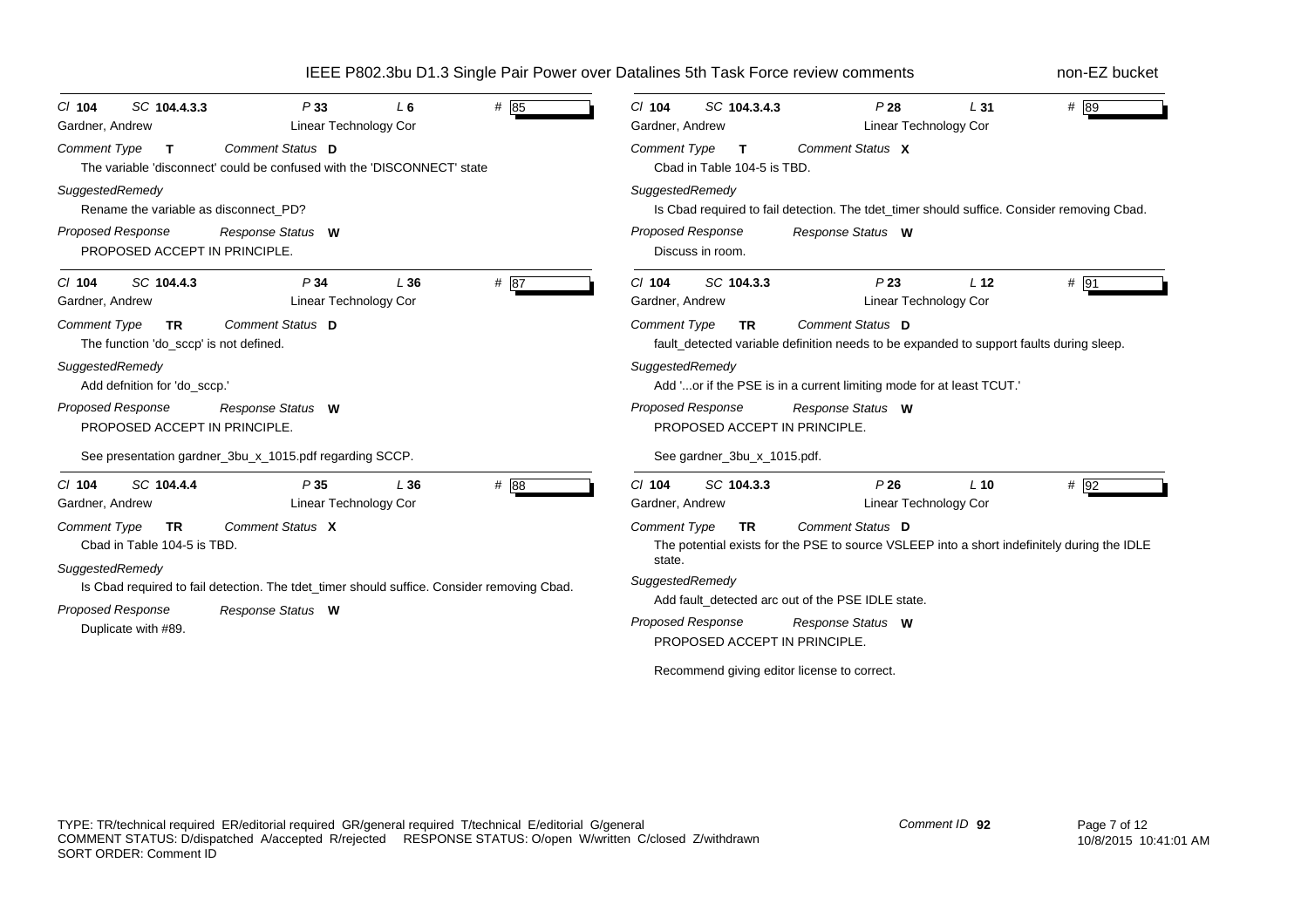| # 93                                                                                                                                                                                                                                                                                                                                              | $P$ 43                                                                                                                                                                                                                                                                                                                                                                                             |
|---------------------------------------------------------------------------------------------------------------------------------------------------------------------------------------------------------------------------------------------------------------------------------------------------------------------------------------------------|----------------------------------------------------------------------------------------------------------------------------------------------------------------------------------------------------------------------------------------------------------------------------------------------------------------------------------------------------------------------------------------------------|
| SC 104.3.6.5                                                                                                                                                                                                                                                                                                                                      | # 98                                                                                                                                                                                                                                                                                                                                                                                               |
| P31                                                                                                                                                                                                                                                                                                                                               | $CI$ 104                                                                                                                                                                                                                                                                                                                                                                                           |
| L21                                                                                                                                                                                                                                                                                                                                               | SC 104.6.3.4                                                                                                                                                                                                                                                                                                                                                                                       |
| $CI$ 104                                                                                                                                                                                                                                                                                                                                          | $L_1$                                                                                                                                                                                                                                                                                                                                                                                              |
| <b>Linear Technology Cor</b>                                                                                                                                                                                                                                                                                                                      | Gardner, Andrew                                                                                                                                                                                                                                                                                                                                                                                    |
| Gardner, Andrew                                                                                                                                                                                                                                                                                                                                   | Linear Technology Cor                                                                                                                                                                                                                                                                                                                                                                              |
| Comment Status D<br><b>Comment Type</b><br><b>TR</b><br>The tinrush timer and tpon timer seem to be redundant.<br>SuggestedRemedy<br>See gardner_3bu_x_1015 presentation.<br>Proposed Response<br>Response Status W<br>PROPOSED ACCEPT IN PRINCIPLE.<br>See presentation.                                                                         | <b>Comment Type</b><br>Comment Status X<br><b>TR</b><br>The timing parameters as defined for SCCP are not consistent with the detection current<br>and PSE output and PD input capacitances.<br>SuggestedRemedy<br>re-work timing to be consistent with PoDL system paramters or remove SCCP from the<br>standard.<br><b>Proposed Response</b><br>Response Status W<br>See gardner_3bu_x_1015.pdf. |
| # 94                                                                                                                                                                                                                                                                                                                                              | $Cl$ 104                                                                                                                                                                                                                                                                                                                                                                                           |
| SC 104.5.1                                                                                                                                                                                                                                                                                                                                        | SC 104.6.4.4                                                                                                                                                                                                                                                                                                                                                                                       |
| P38                                                                                                                                                                                                                                                                                                                                               | $P$ 47                                                                                                                                                                                                                                                                                                                                                                                             |
| L35                                                                                                                                                                                                                                                                                                                                               | # 99                                                                                                                                                                                                                                                                                                                                                                                               |
| $CI$ 104                                                                                                                                                                                                                                                                                                                                          | L <sub>13</sub>                                                                                                                                                                                                                                                                                                                                                                                    |
| Linear Technology Cor                                                                                                                                                                                                                                                                                                                             | Gardner, Andrew                                                                                                                                                                                                                                                                                                                                                                                    |
| Gardner, Andrew                                                                                                                                                                                                                                                                                                                                   | Linear Technology Cor                                                                                                                                                                                                                                                                                                                                                                              |
| Comment Status D                                                                                                                                                                                                                                                                                                                                  | <b>Comment Type</b>                                                                                                                                                                                                                                                                                                                                                                                |
| <b>Comment Type</b>                                                                                                                                                                                                                                                                                                                               | Comment Status X                                                                                                                                                                                                                                                                                                                                                                                   |
| <b>TR</b>                                                                                                                                                                                                                                                                                                                                         | <b>TR</b>                                                                                                                                                                                                                                                                                                                                                                                          |
| Need to resolve use of must in this subclause.                                                                                                                                                                                                                                                                                                    | SCCP function commands are TBD.                                                                                                                                                                                                                                                                                                                                                                    |
| SuggestedRemedy                                                                                                                                                                                                                                                                                                                                   | SuggestedRemedy                                                                                                                                                                                                                                                                                                                                                                                    |
| Define a level of DC isolation (Volts and ohms?) and use 'shall.                                                                                                                                                                                                                                                                                  | Add a function commands that allow the PSE to readback PD status and perform mutual                                                                                                                                                                                                                                                                                                                |
| <b>Proposed Response</b>                                                                                                                                                                                                                                                                                                                          | identification.                                                                                                                                                                                                                                                                                                                                                                                    |
| Response Status W                                                                                                                                                                                                                                                                                                                                 | <b>Proposed Response</b>                                                                                                                                                                                                                                                                                                                                                                           |
| PROPOSED ACCEPT IN PRINCIPLE.                                                                                                                                                                                                                                                                                                                     | Response Status W                                                                                                                                                                                                                                                                                                                                                                                  |
| See comment #11.                                                                                                                                                                                                                                                                                                                                  | See comment #98.                                                                                                                                                                                                                                                                                                                                                                                   |
| SC 104.5.3<br>P38<br>L38<br># 95<br>$Cl$ 104<br>Linear Technology Cor<br>Gardner, Andrew<br><b>Comment Status</b> D<br><b>Comment Type</b><br><b>TR</b><br>Need to add DC isolated PHY transmitter test fixtures to Clause 104.<br>SuggestedRemedy<br>See comment.<br>Proposed Response<br>Response Status W<br>Discuss in room.<br>Need figures. | # 100<br>$Cl$ 104<br>SC 104.3.4.1<br>P28<br>L7<br>Linear Technology Cor<br>Gardner, Andrew<br>Comment Status X<br><b>Comment Type</b><br><b>TR</b><br>The max value for Tdet is TBD.<br>SuggestedRemedy<br>See gardner_3bu_x_1015 presentation.<br><b>Proposed Response</b><br>Response Status W<br>See presentation.                                                                              |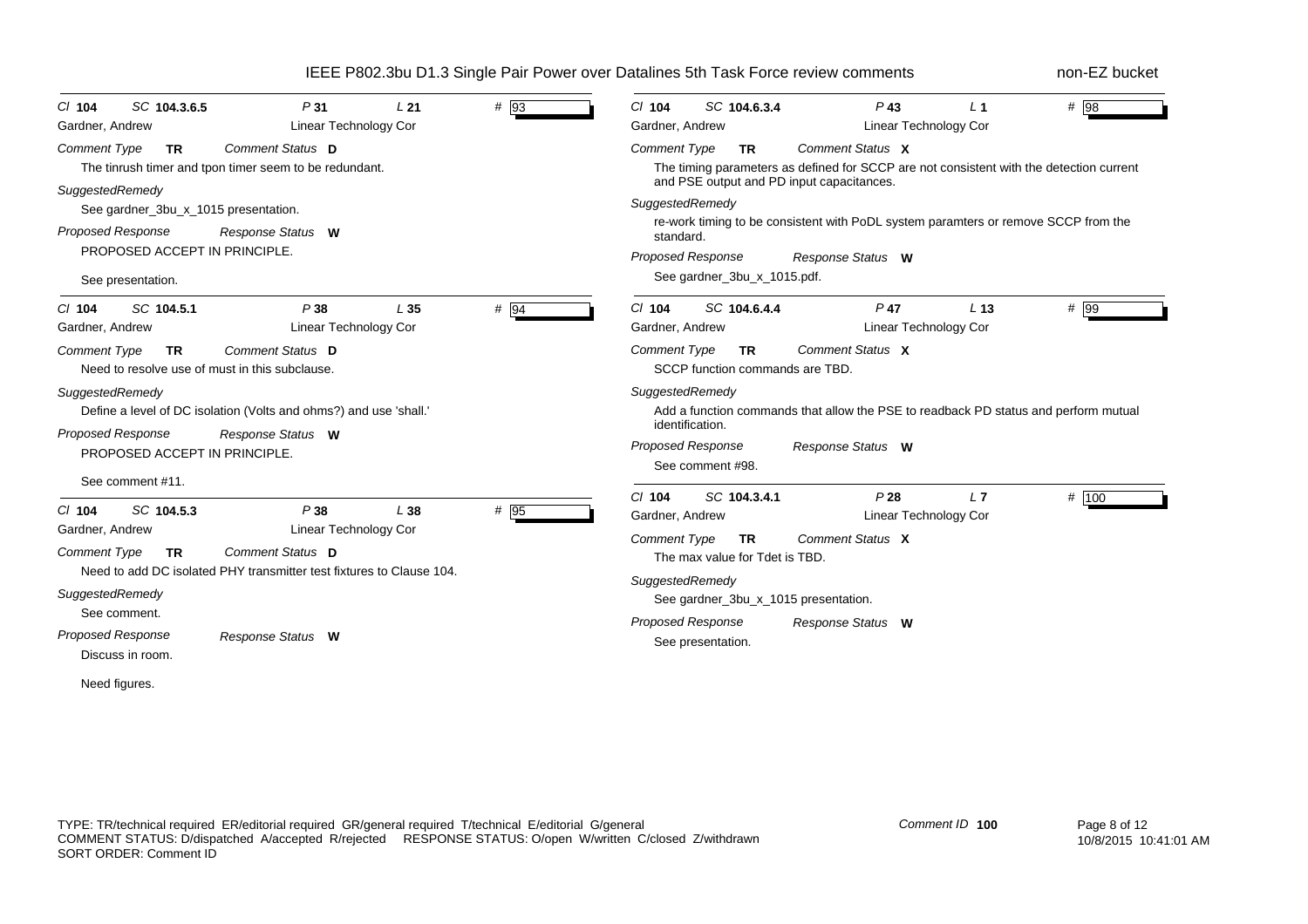| $Cl$ 104                    | SC 104.4.6                           | P36                                                                                                                                                                                                                                                                               | L50             | # 101 | $Cl$ 104                                                                                                                                                                                                                                                                                                     | SC 104.4.3.1             |  | P26                                                                                     | L <sub>27</sub> | # 104 |
|-----------------------------|--------------------------------------|-----------------------------------------------------------------------------------------------------------------------------------------------------------------------------------------------------------------------------------------------------------------------------------|-----------------|-------|--------------------------------------------------------------------------------------------------------------------------------------------------------------------------------------------------------------------------------------------------------------------------------------------------------------|--------------------------|--|-----------------------------------------------------------------------------------------|-----------------|-------|
| Gardner, Andrew             |                                      | Linear Technology Cor                                                                                                                                                                                                                                                             |                 |       | Matola, Larry                                                                                                                                                                                                                                                                                                |                          |  | Delphi                                                                                  |                 |       |
| <b>Comment Type</b>         | <b>TR</b>                            | Comment Status X                                                                                                                                                                                                                                                                  |                 |       | <b>Comment Type</b>                                                                                                                                                                                                                                                                                          | <b>TR</b>                |  | Comment Status X                                                                        |                 |       |
|                             | Cin, detect is TBD.                  |                                                                                                                                                                                                                                                                                   |                 |       |                                                                                                                                                                                                                                                                                                              |                          |  | clause and page may be wrong due to comment against draft 1.2 will be out of office     |                 |       |
| SuggestedRemedy             |                                      |                                                                                                                                                                                                                                                                                   |                 |       |                                                                                                                                                                                                                                                                                                              | during 1.3 voting period |  | requirement for PoDL poer to be isolated from chassis (isolated to data lines) may be   |                 |       |
|                             | See gardner 3bu x 1015 presentation. |                                                                                                                                                                                                                                                                                   |                 |       | problematic if adding Ethernet to existing design. Typical Auto design standards allow DC                                                                                                                                                                                                                    |                          |  |                                                                                         |                 |       |
| <b>Proposed Response</b>    |                                      | Response Status W                                                                                                                                                                                                                                                                 |                 |       |                                                                                                                                                                                                                                                                                                              |                          |  | groud to chassis (most times encourage local grounding for EMC reasons)                 |                 |       |
|                             | See presentation.                    |                                                                                                                                                                                                                                                                                   |                 |       | SuggestedRemedy                                                                                                                                                                                                                                                                                              |                          |  |                                                                                         |                 |       |
| $CI$ 104<br>Gardner, Andrew | SC 104.4.6                           | P36<br>Linear Technology Cor                                                                                                                                                                                                                                                      | L <sub>53</sub> | # 102 | suggest putting DC isolation as prt of optional or reference design at PD or PSE (whichever<br>is more cost effective) so potential circuitry does not have to be redesigned or revalidated.<br>If isolation was added PSE or PD ethernet circuit existing module circuitry would not need<br>to be revised. |                          |  |                                                                                         |                 |       |
| Comment Type                | <b>TR</b>                            | Comment Status X                                                                                                                                                                                                                                                                  |                 |       | <b>Proposed Response</b>                                                                                                                                                                                                                                                                                     |                          |  | Response Status W                                                                       |                 |       |
|                             | tpwr_dly is TBD                      |                                                                                                                                                                                                                                                                                   |                 |       |                                                                                                                                                                                                                                                                                                              | See comment #11.         |  |                                                                                         |                 |       |
| SuggestedRemedy             |                                      |                                                                                                                                                                                                                                                                                   |                 |       | $Cl$ 104                                                                                                                                                                                                                                                                                                     | SC 104.2                 |  | P <sub>21</sub>                                                                         | L29             | # 112 |
|                             | See gardner_3bu_x_1015 presentation. |                                                                                                                                                                                                                                                                                   |                 |       | Wienckowski, Natalie                                                                                                                                                                                                                                                                                         |                          |  | <b>General Motors</b>                                                                   |                 |       |
| <b>Proposed Response</b>    |                                      | Response Status W                                                                                                                                                                                                                                                                 |                 |       | <b>Comment Type</b>                                                                                                                                                                                                                                                                                          | $\mathbf{T}$             |  | Comment Status D                                                                        |                 |       |
|                             | See presentation.                    |                                                                                                                                                                                                                                                                                   |                 |       |                                                                                                                                                                                                                                                                                                              |                          |  |                                                                                         |                 |       |
| $Cl$ 104.3                  | <b>SC</b> table 104-3                | P <sub>23</sub>                                                                                                                                                                                                                                                                   | L16             | # 103 | Table 104-1: Do the "(a)" and "(b)" refer to the "A" and "B" system types defined in<br>104.1.4? If they do change "(a)" to "A" and "(b)" to "B" in the column headings. If they do                                                                                                                          |                          |  |                                                                                         |                 |       |
| Matola, Larry               |                                      | Delphi                                                                                                                                                                                                                                                                            |                 |       |                                                                                                                                                                                                                                                                                                              | confused with the types. |  | not, change "(a)" to "(i)" and "(b)" to "(ii)" or some other designation that cannot be |                 |       |
| Comment Type                | TR.                                  | Comment Status D                                                                                                                                                                                                                                                                  |                 |       | SuggestedRemedy                                                                                                                                                                                                                                                                                              |                          |  |                                                                                         |                 |       |
|                             |                                      | clause may be wrong as I am commenting early (draft 1.2) due to vacation unable to wait                                                                                                                                                                                           |                 |       |                                                                                                                                                                                                                                                                                                              | See options in Comment.  |  |                                                                                         |                 |       |
| for draft 1.3<br>moisture)  |                                      | sleep voltage left on from PSE to bias PD typically in Autoomotive applications hot plug is<br>not doen with live voltage. Open circuit voltage can also lead to service accidents (stray<br>screwdriver) and potential galvanic corrosion (unprotected open connector exposed to |                 |       | <b>Proposed Response</b>                                                                                                                                                                                                                                                                                     | See comment #43.         |  | Response Status W<br>PROPOSED ACCEPT IN PRINCIPLE.                                      |                 |       |
| SuggestedRemedy             |                                      |                                                                                                                                                                                                                                                                                   |                 |       |                                                                                                                                                                                                                                                                                                              |                          |  |                                                                                         |                 |       |
|                             |                                      | suggest adding timer to turn off sleep bias if relativly low resistance is detected as falult<br>mode (short circuit up to some small resistance TBD) to help prevent condition listed                                                                                            |                 |       |                                                                                                                                                                                                                                                                                                              |                          |  |                                                                                         |                 |       |
| <b>Proposed Response</b>    |                                      | Response Status W                                                                                                                                                                                                                                                                 |                 |       |                                                                                                                                                                                                                                                                                                              |                          |  |                                                                                         |                 |       |
|                             | PROPOSED ACCEPT IN PRINCIPLE.        |                                                                                                                                                                                                                                                                                   |                 |       |                                                                                                                                                                                                                                                                                                              |                          |  |                                                                                         |                 |       |
|                             | See comments #15, #91, and #92.      |                                                                                                                                                                                                                                                                                   |                 |       |                                                                                                                                                                                                                                                                                                              |                          |  |                                                                                         |                 |       |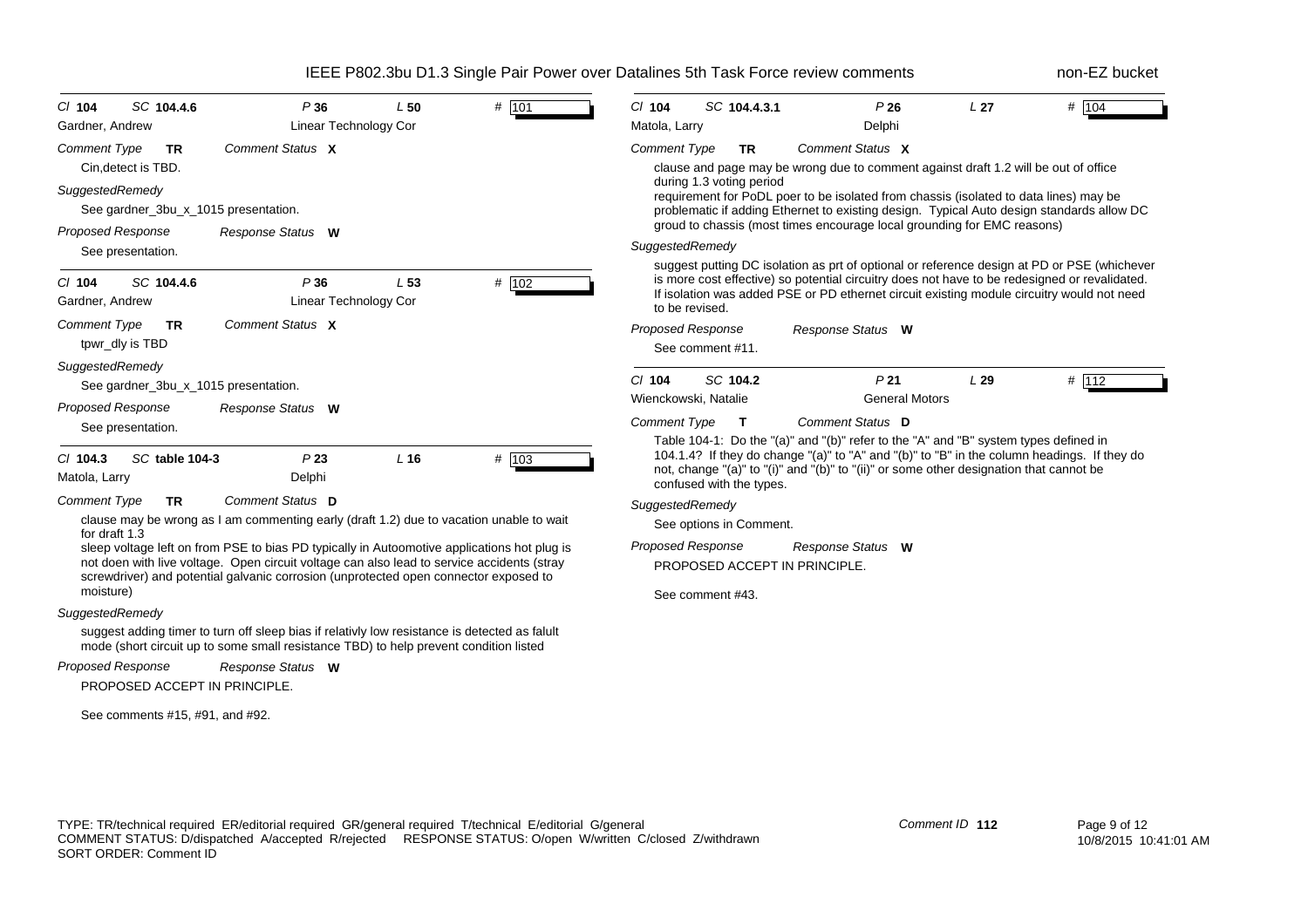| SC 104.3.6.6<br># 114<br>P31<br>L23<br>$CI$ 104<br><b>Linear Technology</b><br>Gardner, Andrew                                                                                                                                                                                                                                                                                                                      | SC 104.3<br>$#$ 133<br>$Cl$ 104<br>P <sub>22</sub><br>L <sub>15</sub><br>Dove, Daniel<br>Dove Networking Solut                                                                                                                                                                                                                                                                 |
|---------------------------------------------------------------------------------------------------------------------------------------------------------------------------------------------------------------------------------------------------------------------------------------------------------------------------------------------------------------------------------------------------------------------|--------------------------------------------------------------------------------------------------------------------------------------------------------------------------------------------------------------------------------------------------------------------------------------------------------------------------------------------------------------------------------|
| Comment Status D<br><b>Comment Type</b><br><b>TR</b><br>Tinrush and Tpon appear to be overlapping timers. In the PSE state machine, Tpon is used<br>to limit the power-up timer, but subclause 104.3.6.6 refers to Tinrush instead.<br>SuggestedRemedy<br>Rename Tpon Tinrush in the state machine, and delete the Tpon timer definition.<br><b>Proposed Response</b><br>Response Status W<br>PROPOSED ACCEPT.      | Comment Status D<br><b>Comment Type</b><br><b>TR</b><br>"no longer required" does not prevent application of power/voltage to the PD<br>SuggestedRemedy<br>replace "no longer required" with "not to be applied".<br><b>Proposed Response</b><br>Response Status W<br>PROPOSED ACCEPT IN PRINCIPLE.                                                                            |
| See gardner_3bu_x_1015.pdf.                                                                                                                                                                                                                                                                                                                                                                                         | $#$ 135<br>$Cl$ 104<br>SC 104.3.3.3<br>P23<br>L24<br>Dove, Daniel<br>Dove Networking Solut                                                                                                                                                                                                                                                                                     |
| # 116<br>SC 104.3.6<br>$CI$ 104<br>P29<br>L46<br>Linear Technology<br>Gardner, Andrew<br>Comment Status D<br><b>Comment Type</b><br><b>TR</b>                                                                                                                                                                                                                                                                       | <b>Comment Type</b><br>Comment Status D<br>$\mathbf{T}$<br>This may be too general of a statement. There are other sources of fault that may not<br>cause this specific signal, right?                                                                                                                                                                                         |
| The range of lout is too wide.<br>SuggestedRemedy<br>See gardner_3bu_x_1015.pdf<br><b>Proposed Response</b><br>Response Status W<br>PROPOSED ACCEPT IN PRINCIPLE.                                                                                                                                                                                                                                                   | SuggestedRemedy<br>I don't have a specific recommendation other than to ensure this text covers all cases, or is<br>specificly accurate.<br><b>Proposed Response</b><br>Response Status W<br>PROPOSED ACCEPT IN PRINCIPLE. See comments #15, #91, and #92.                                                                                                                     |
| SC 104.2<br>P <sub>21</sub><br>L <sub>21</sub><br># 132<br>$Cl$ 104<br>Dove Networking Solut<br>Dove, Daniel<br>Comment Status D<br><b>Comment Type</b><br><b>TR</b><br>I have a concern about putting Link Segment first as it calls for the various system classes<br>to define critical parameters, but you have not defined the system classes yet.<br>SuggestedRemedy<br>Move it behind the system class info. | SC 104.3.3.5<br>$Cl$ 104<br>P26<br># 138<br>L <sub>1</sub><br>Dove, Daniel<br>Dove Networking Solut<br>Comment Status D<br><b>Comment Type</b><br>ER<br>There is no subclause identified for the state diagram itself. It shows up in the functions<br>subclause.<br>SuggestedRemedy<br>Add a sublcause for the state diagram<br><b>Proposed Response</b><br>Response Status W |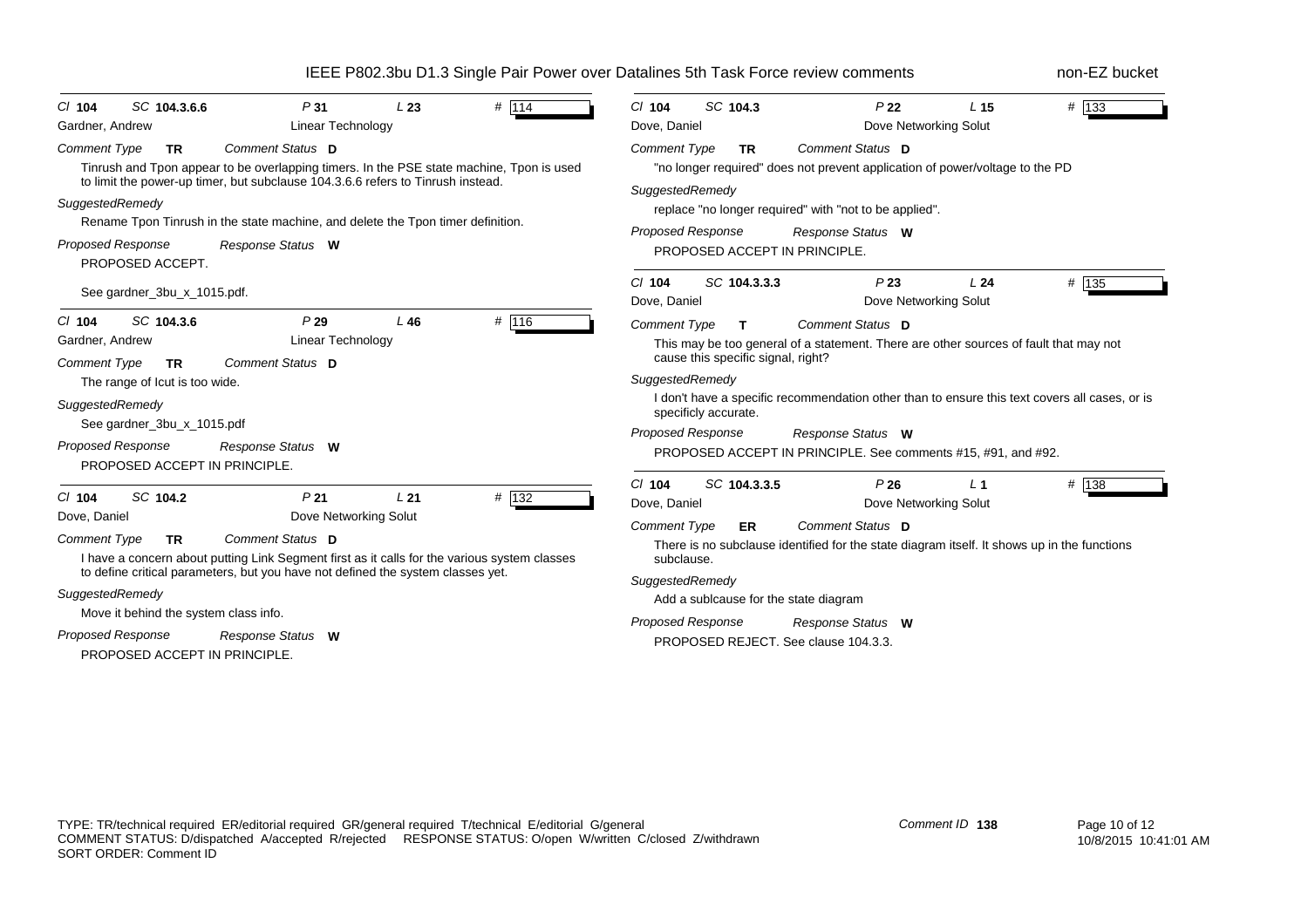| # 139                                                                                                                                                                                                                                                                                                                                                                                                                                                                                          | SC 104.3.6.1                                                                                                                                                                                                                                                                                                                                                                                               |
|------------------------------------------------------------------------------------------------------------------------------------------------------------------------------------------------------------------------------------------------------------------------------------------------------------------------------------------------------------------------------------------------------------------------------------------------------------------------------------------------|------------------------------------------------------------------------------------------------------------------------------------------------------------------------------------------------------------------------------------------------------------------------------------------------------------------------------------------------------------------------------------------------------------|
| SC 104.3.3.5                                                                                                                                                                                                                                                                                                                                                                                                                                                                                   | P <sub>31</sub>                                                                                                                                                                                                                                                                                                                                                                                            |
| P26                                                                                                                                                                                                                                                                                                                                                                                                                                                                                            | # 142                                                                                                                                                                                                                                                                                                                                                                                                      |
| $CI$ 104                                                                                                                                                                                                                                                                                                                                                                                                                                                                                       | $CI$ 104                                                                                                                                                                                                                                                                                                                                                                                                   |
| $L_1$                                                                                                                                                                                                                                                                                                                                                                                                                                                                                          | $L_6$                                                                                                                                                                                                                                                                                                                                                                                                      |
| Dove Networking Solut                                                                                                                                                                                                                                                                                                                                                                                                                                                                          | Dove Networking Solut                                                                                                                                                                                                                                                                                                                                                                                      |
| Dove, Daniel                                                                                                                                                                                                                                                                                                                                                                                                                                                                                   | Dove, Daniel                                                                                                                                                                                                                                                                                                                                                                                               |
| Comment Status D<br><b>Comment Type</b><br><b>TR</b><br>Should Fault Detected=FALSE be asserted here?<br>SuggestedRemedy<br>Add Fault_Detected=FALSE<br><b>Proposed Response</b><br>Response Status W<br>PROPOSED ACCEPT.                                                                                                                                                                                                                                                                      | <b>Comment Status D</b><br><b>Comment Type</b><br><b>TR</b><br>It seems that a time value should be identified here. It does not constrain how fast or slow<br>this value shall decay.<br>SuggestedRemedy<br>Insert a time value or reference the appropriate time value<br>Proposed Response<br>Response Status W<br>PROPOSED REJECT. See comment #141.                                                   |
| SC 104.3.6                                                                                                                                                                                                                                                                                                                                                                                                                                                                                     | $Cl$ 104                                                                                                                                                                                                                                                                                                                                                                                                   |
| P28                                                                                                                                                                                                                                                                                                                                                                                                                                                                                            | SC 104.3.6.1                                                                                                                                                                                                                                                                                                                                                                                               |
| # 140                                                                                                                                                                                                                                                                                                                                                                                                                                                                                          | $#$ 143                                                                                                                                                                                                                                                                                                                                                                                                    |
| $Cl$ 104                                                                                                                                                                                                                                                                                                                                                                                                                                                                                       | P31                                                                                                                                                                                                                                                                                                                                                                                                        |
| L <sub>13</sub>                                                                                                                                                                                                                                                                                                                                                                                                                                                                                | L <sub>25</sub>                                                                                                                                                                                                                                                                                                                                                                                            |
| Dove Networking Solut                                                                                                                                                                                                                                                                                                                                                                                                                                                                          | Dove Networking Solut                                                                                                                                                                                                                                                                                                                                                                                      |
| Dove, Daniel                                                                                                                                                                                                                                                                                                                                                                                                                                                                                   | Dove, Daniel                                                                                                                                                                                                                                                                                                                                                                                               |
| Comment Status D                                                                                                                                                                                                                                                                                                                                                                                                                                                                               | Comment Status D                                                                                                                                                                                                                                                                                                                                                                                           |
| Comment Type                                                                                                                                                                                                                                                                                                                                                                                                                                                                                   | <b>Comment Type</b>                                                                                                                                                                                                                                                                                                                                                                                        |
| <b>TR</b>                                                                                                                                                                                                                                                                                                                                                                                                                                                                                      | <b>TR</b>                                                                                                                                                                                                                                                                                                                                                                                                  |
| TBD in table                                                                                                                                                                                                                                                                                                                                                                                                                                                                                   | "may remove" does not indicate any requirement. Is there a requirement? If so, a shall                                                                                                                                                                                                                                                                                                                     |
| SuggestedRemedy                                                                                                                                                                                                                                                                                                                                                                                                                                                                                | statement should apply.                                                                                                                                                                                                                                                                                                                                                                                    |
| All TBDs must be removed prior to D2.0. I don't have the replacement value, just wanted to                                                                                                                                                                                                                                                                                                                                                                                                     | SuggestedRemedy                                                                                                                                                                                                                                                                                                                                                                                            |
| identify this point. Search & Insert values for all TBDs.                                                                                                                                                                                                                                                                                                                                                                                                                                      | If a "shall remove" requirement exists, please insert.                                                                                                                                                                                                                                                                                                                                                     |
| <b>Proposed Response</b>                                                                                                                                                                                                                                                                                                                                                                                                                                                                       | <b>Proposed Response</b>                                                                                                                                                                                                                                                                                                                                                                                   |
| Response Status W                                                                                                                                                                                                                                                                                                                                                                                                                                                                              | Response Status W                                                                                                                                                                                                                                                                                                                                                                                          |
| PROPOSED ACCEPT IN PRINCIPLE.                                                                                                                                                                                                                                                                                                                                                                                                                                                                  | PROPOSED ACCEPT IN PRINCIPLE. This is actually in subclause 104.3.6.4.                                                                                                                                                                                                                                                                                                                                     |
| See gardner_3bu_x_1015.pdf.<br>$#$ 141<br>SC 104.3.6.1<br>P30<br>L <sub>52</sub><br>$CI$ 104<br>Dove, Daniel<br>Dove Networking Solut<br>Comment Status D<br><b>Comment Type</b><br><b>TR</b><br>It seems that a time value should be identified here. It does not constrain how fast or slow<br>this value shall decay.<br>SuggestedRemedy<br>Insert a time value or reference the appropriate time value<br><b>Proposed Response</b><br>Response Status W<br>PROPOSED REJECT. See 104.3.6.6. | SC 104.6.1<br>$Cl$ 104<br>$P$ 42<br># 145<br>L44<br>Dove Networking Solut<br>Dove, Daniel<br><b>Comment Status D</b><br><b>Comment Type</b><br><b>TR</b><br>and ROM is this essential? It could be PROM, RAM, etc. I think that all falls under the<br>term LOGIC, so would delete this.<br>SuggestedRemedy<br>Delete words "and ROM"<br><b>Proposed Response</b><br>Response Status W<br>PROPOSED ACCEPT. |